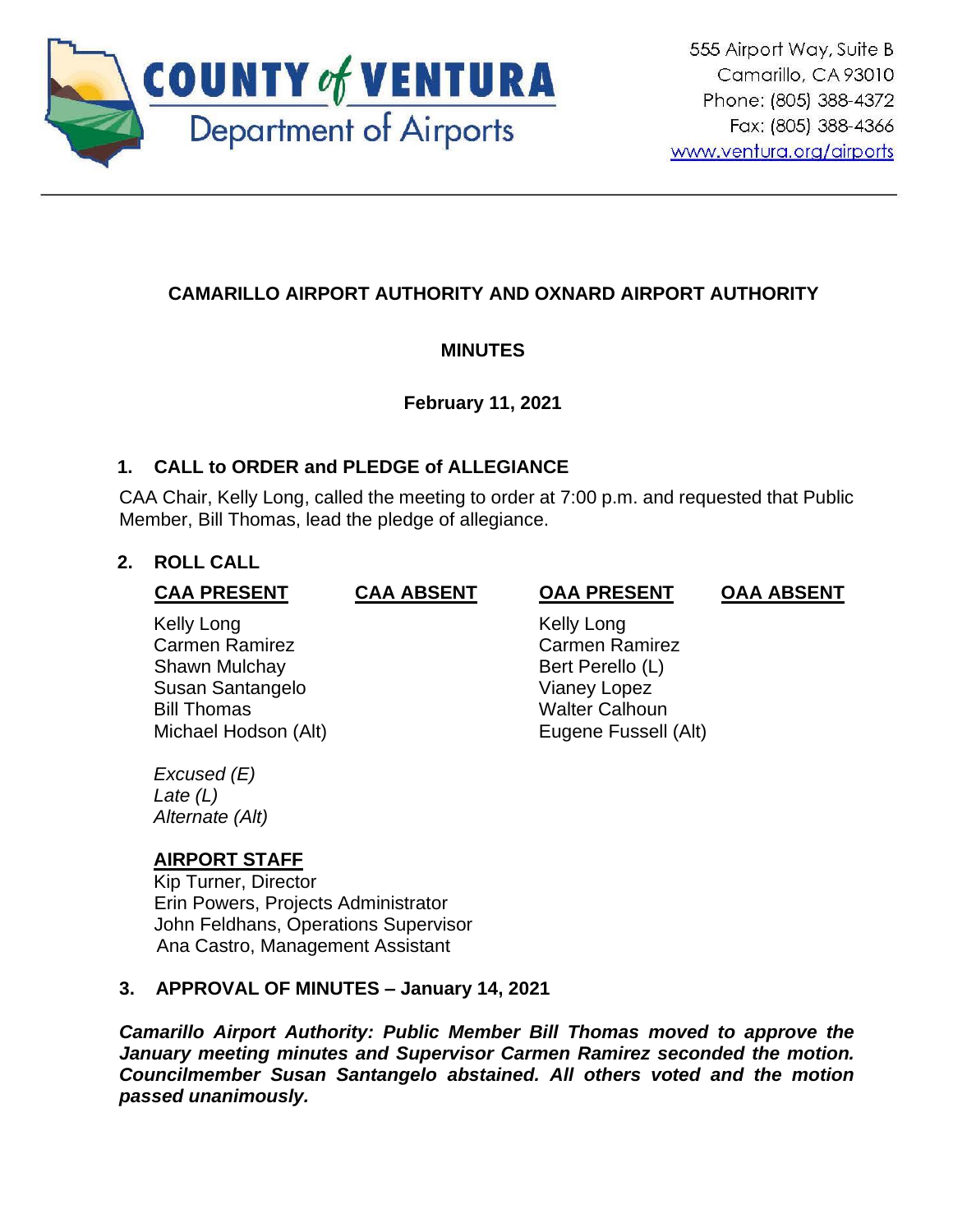*Oxnard Airport Authority: Supervisor Kelly Long moved to approve the January meeting minutes and Supervisor Carmen Ramirez seconded the motion. Councilmember Vianey Lopez abstained. All others voted and the motion passed unanimously 3-0. Councilmember Bert Perello was absent for the vote.* 

### **4. PUBLIC COMMENT PERIOD**

None.

- **5. UNFINISHED BUSINESS – NONE**
- **6. NEW BUSINESS**

### **CAMARILLO & OXNARD AIRPORT AUTHORITY**

**A. Subject: Authorization for the Director of Airports or Designee to Award an Annual Consulting Services Contract for FY 2020-2021 to Jviation, a Woolpert Company, and to Issue Work Orders Against the Contract**

#### **Recommendations:**

Staff requests that your Commission/Authorities recommend that the Board of Supervisors ("Board"):

- 1. Authorize the Director of Airports, or his designee, to award an annual consulting services contract for fiscal year 2020-2021 to Jviation, a Woolpert Company, using a contract form negotiated in compliance with the County of Ventura Public Works Agency Project Processing Procedures Manual (Exhibit 1); and
- 2. Authorize the Director of Airports, or his designee, to issue work orders against such contract for up to \$35,000 each project for planning of construction projects not yet approved by your Board, and for up to \$200,000 each work order for other services.

Director Kip Turner introduced the item and shared that every few years the department does a Request for Qualifications for engineering and planning services per guidance from the Federal Aviation Administration. Director Turner then introduced projects administrator Erin Powers. Ms. Powers stated that the item before the Commission is an annual services contract for the department to receive on-call services with Jviation for the remainder of FY 20-21. The department was due to complete a five-year consultant selection process as the last one was done in 2016. Ms. Powers detailed the five-step selection process which includes FAA approval, advertisements, submittal reviews, interviews, and consultant selection. The department received six Statements of Qualifications from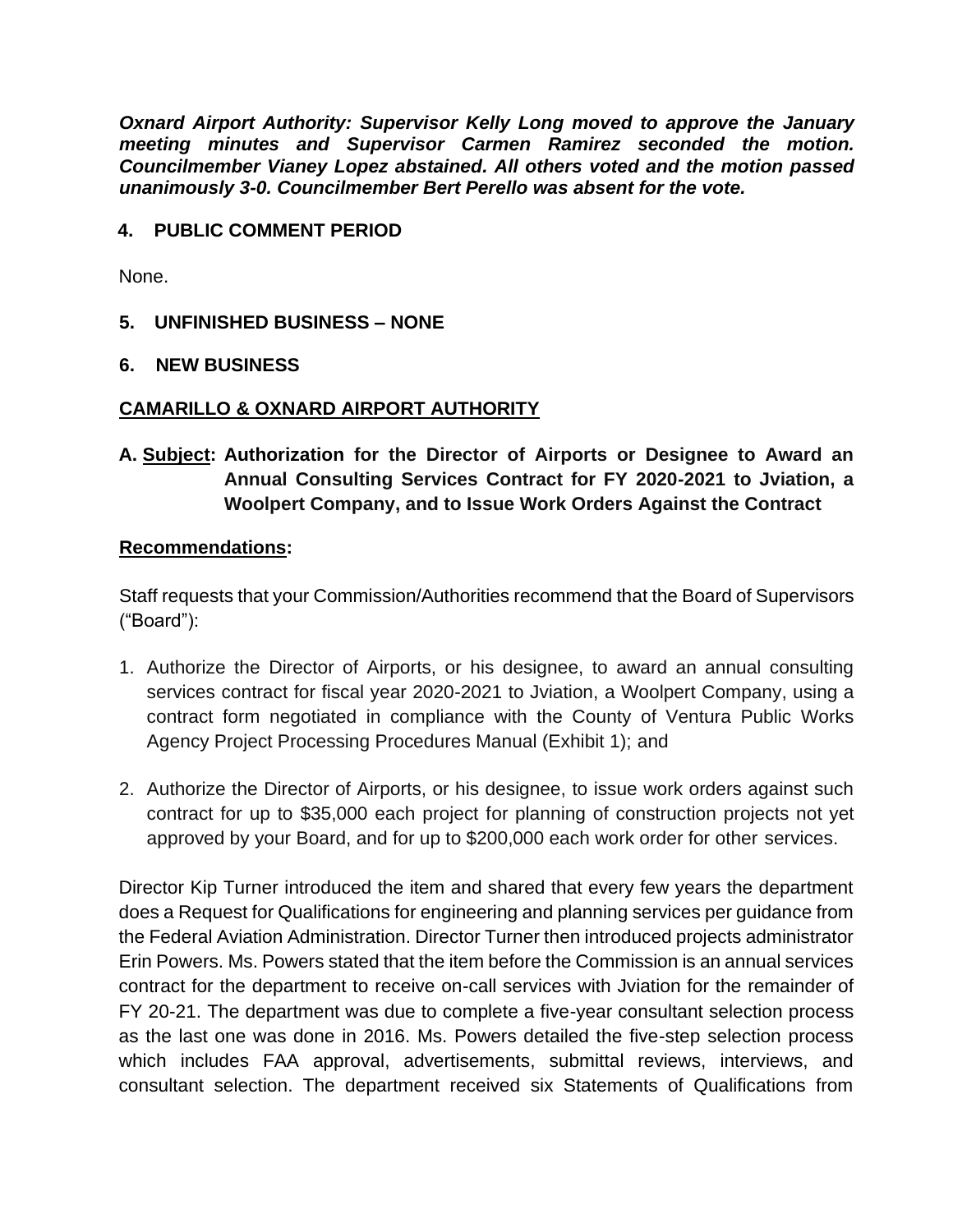architectural and engineering consulting firms and three firms were invited to an interview. Jviation was unanimously selected by the interview committee. Ms. Powers introduced Travis Vallin who is a partner with Jviation. Mr. Vallin stated that he would serve as the project director and Matt Gilbreath would serve as the project manager. Mr. Vallin also stated that JD Ingram is a business partner of Jviation. Questions were posed by Authority members as to the selection process, interview process and qualifications of Jviation. Regarding the interview process, it was clarified that the interview panel was Director Kip Turner, Deputy Director Dave Nafie and Projects Administrator Erin Powers. It was also clarified that all individuals on the interview panel are Form 700 filers. A discussion took place about the Oxnard Airport runway reconstruction project and the fact that Mead & Hunt is transitioning project oversight to Jviation.

*Camarillo Airport Authority: Public Member Bill Thomas moved to approve staff's recommendations and Vice Mayor Shawn Mulchay seconded the motion. All members voted in favor and the motion passed unanimously.*

*Oxnard Airport Authority: Supervisor Kelly Long moved to approve staff's recommendations and Councilmember Vianey Lopez seconded the motion. All members voted in favor and the motion passed unanimously.*

## **7. DIRECTOR'S REPORT**

Director Kip Turner reminded the Airport Authorities that he anticipates bringing back the private hangar lease item in March. Director Turner shared that a virtual meeting with private hangar owners took place today to discuss the proposed lease. The proposed lease is slated to come before the Aviation Advisory Commission on March 1, 2021, the Camarillo and Oxnard Airport Authorities on March 11, 2021, and the Board of Supervisors on March 23, 2021. Mr. Turner provided an update on the Northeast Hangar Development project at Camarillo Airport. Phase 1 (construction of 41 County-owned hangars) of the project is nearing completion and Airport staff has a final walk-through tomorrow morning. Staff continues to work on hangar waitlist protocols that will roll out once the hangars are available to rent. Mr. Turner anticipates that the hangars can be filled beginning in the early part of March. Also, Mr. Turner apologized for missing last month's Authorities meeting due to emergency travel.

Regarding the master plan study for both Camarillo and Oxnard airports, Director Turner shared that the first public workshop is scheduled on May 13, 2021. Publication materials for the workshop are being prepared and will go out to the public. Regarding the Oxnard Airport runway reconstruction project, Mr. Turner stated it is right at 100% design with bids going out in March. A final public workshop will take place after the department receives a grant from the Federal Aviation Administration which could be in the May timeframe.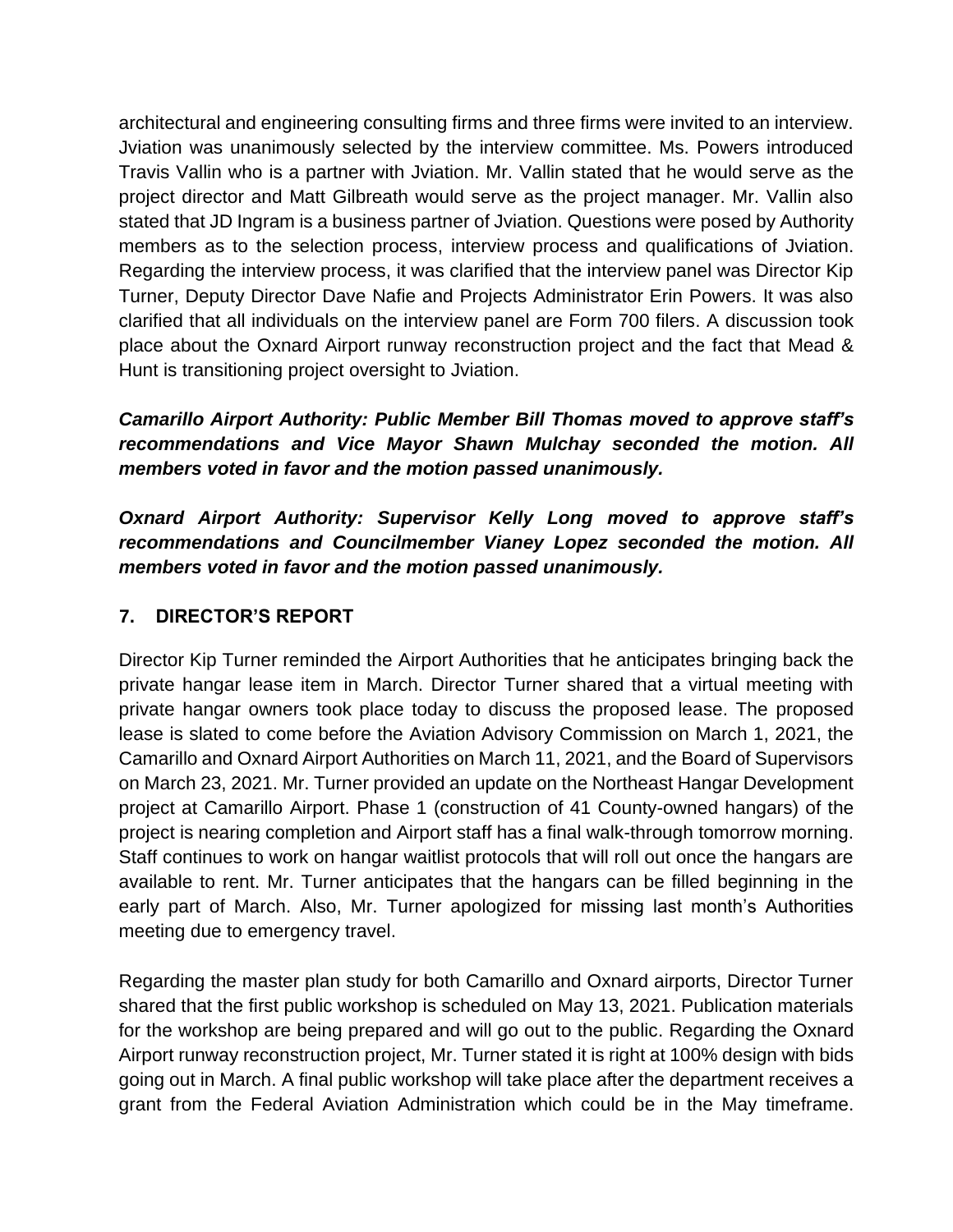Construction is anticipated to begin in June assuming the grant comes through. If the grant were to be delayed then the construction start date could be pushed back.

Lastly, Mr. Turner shared that the department has invested in technology which includes a platform to conduct virtual meetings. Beginning in April, Airport staff will conduct the virtual meetings from the administrative offices at Camarillo Airport. He added that when in-person meetings are allowed the venue for the public meetings will be the Oxnard Airport terminal.

## **8. REPORTS**

Monthly Activity Report – December 2020 Monthly Noise Complaints – December 2020 Consultant Reports – December 2020 Airport Tenant Project Status – January 2021 Project Status – January 2021 Meeting Calendar

#### *Staff responded to questions posed by Authority members. Reports were received and filed.*

### **9. CORRESPONDENCE**

Notice re: Oxnard Airport Runway 7-25, Taxiway Connectors, and Parallel Taxiway Reconstruction Project Tenant Workshop Update (final workshop is anticipated to be held in April/May 2021)

Letter dated January 8, 2021 from John Feldhans to Steve Roberts re: Special Activity Permit for Maintenance and Repair of Private Hangars on Oxnard Airport

Letter dated January 21, 2021 from Madeline Herrle to Ron Rasak, RKR Incorporated re: Camarillo Airport Lease Agreement

#### *Correspondence was received and filed.*

### **10. AUTHORITY COMMENTS**

Earlier in the meeting Councilmember Bert Perello requested that Airport staff forward a noise complaint letter he received from Steve Tannenhill to all members of the Oxnard Airport Authority. Mr. Perello will send the letter to Director Turner who will facilitate sending the letter to Authority members. There was also a request that the letter be included in the correspondence section of the March meeting packet.

Earlier in the meeting Supervisor Kelly Long requested that Airport staff agendize an item to discuss the start time of the Airport Authorities meeting for March.